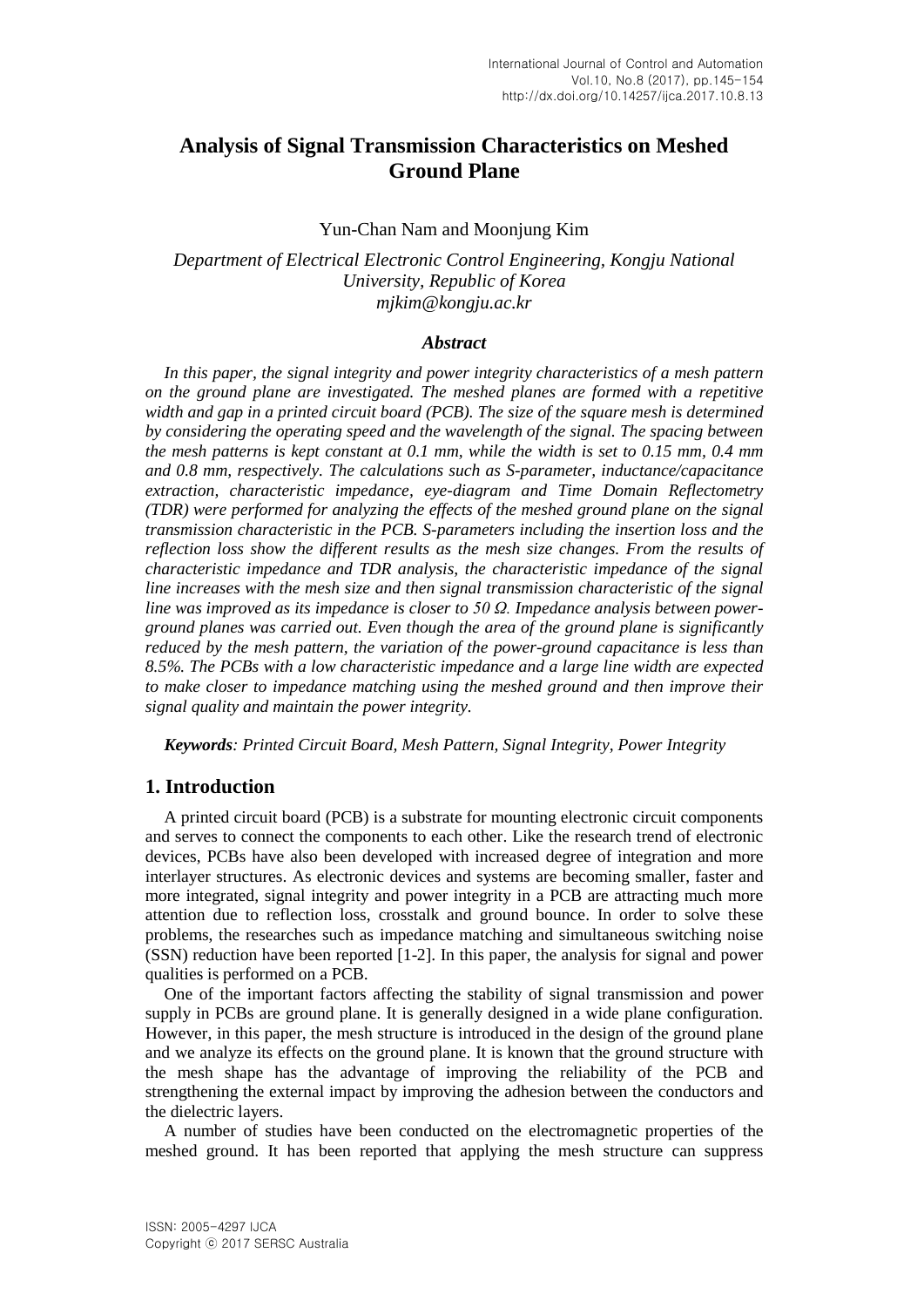crosstalk between the microstrip lines and improve signal propagation characteristics at multi-chip package (MCP) [3-4]. In applications of wireless communications, research on resonance and radiation patterns for the meshed ground plane has been carried out. Several studies have been published that it increases near-field coupling and far-field emission [5-9]. However, in this paper, we analyze the effect of signal integrity and power integrity on PCB as the mesh size changes on the ground plane.

# **2. Structure and Design of Mesh**

# **1. Structure of Mesh Pattern**

Analysis of signal integrity and power integrity was performed on the PCB for semiconductor package. The size of the PCB is 12 mm  $\times$  6 mm and it has a four-layer structure. Signal lines are placed on top and bottom layers. They are connected through vias between layers. The power plane and the ground plane are arranged on the inner layer of the PCB. All conductors are made of copper and the dielectric layers are made of FR4 epoxy-based material. Table 1 shows the layer structure of the PCB and its thickness.

**Table 1. Layer Structure of Printed Circuit Board**

| Layer               | Thickness (mm) | <b>Material</b> |
|---------------------|----------------|-----------------|
| Top layer           | 0.018          | Copper          |
| Dielectric          | 0.04           | FR4 epoxy       |
| Second layer        | 0.018          | Copper          |
| Dielectric          | 0.06           | FR4 epoxy       |
| Third layer         | 0.018          | Copper          |
| Dielectric          | 0.04           | FR4 epoxy       |
| <b>Bottom</b> layer | 0.018          | Copper          |



**Figure 1. Routing of Printed Circuit Board**

As shown in Table 1, the PCB has four layers and has a symmetrical structure with respect to the center dielectric layer. The thickness of all conductors including the signal line, the ground plane and the power plane is  $18 \mu m$ . The dielectric layer has a thickness of 40  $\mu$ m or 60  $\mu$ m. Figure 1 shows the signal wiring on the PCB. All signal lines are connected through the vias. The ground planes on the top layer and the second layer are also connected by vias.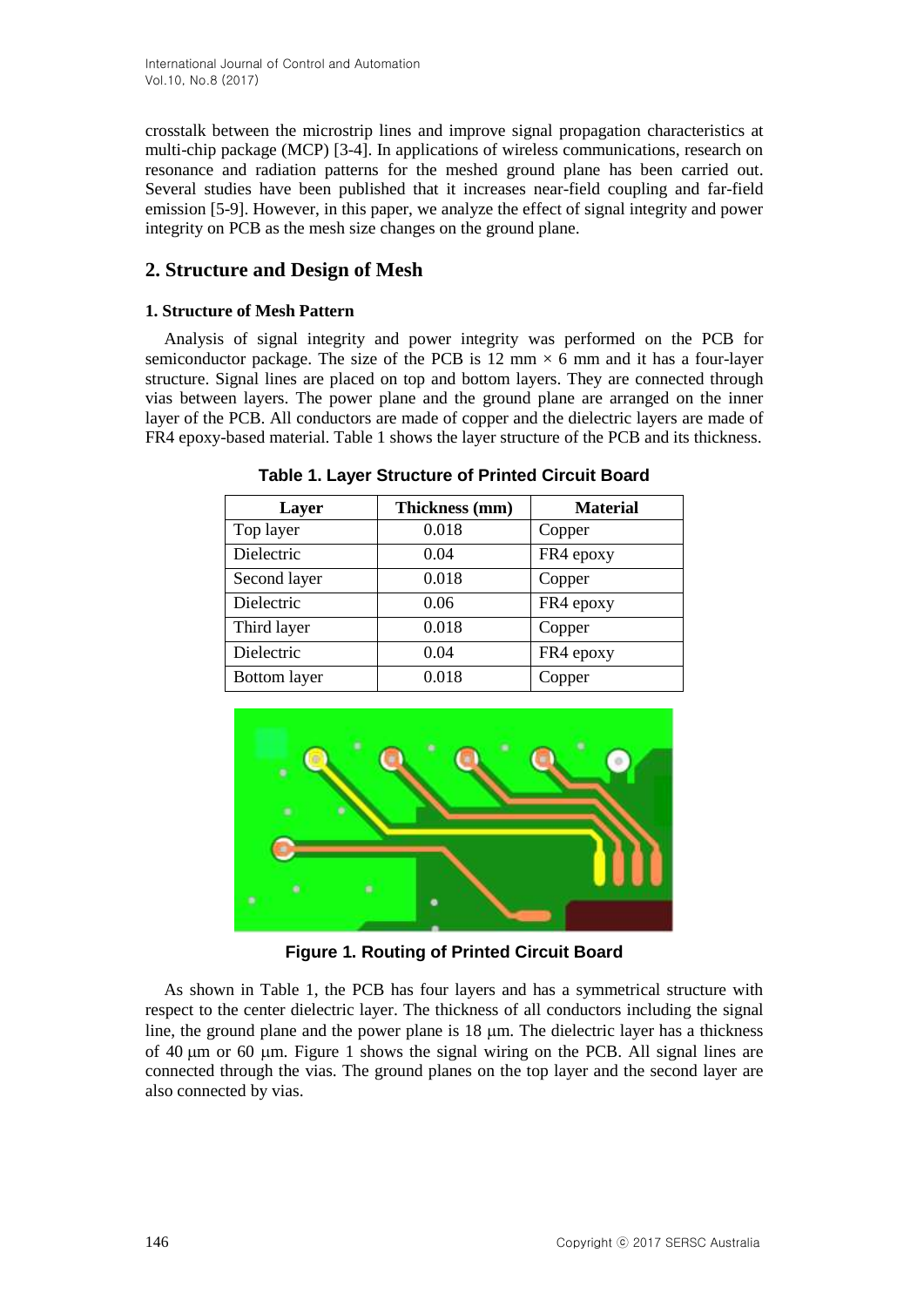## **2. Length and Width of Signal Line**

The signal lines are connected from the chip pad of the top layer to the pad of the bottom layer. In addition, all traces are designed as a single-ended line with a width of 0.1 mm. The ground plane on second layer is designated as a reference plane. The length of the signal line is about 10 mm when that of the pad and the via are included. Figure 2 shows one of the signal lines used in the simulation and the other lines and planes are not shown.



## **Figure 2. Top View and Side View of Signal Line on Solid Ground Plane**

#### **3. Design of Meshed Ground Plane**

When the size of the mesh on the ground plane is equal to or larger than the wavelength of the signal, an electromagnetic wave can be radiated from the outside of the ground plane. Therefore, the mesh size should be designed to be sufficiently smaller than the wavelength [10]. When the operating frequency of the signal on the PCB is 200 MHz, its wavelength is calculated from Equation 1.

$$
\lambda = \frac{c}{n \times f} = \frac{c}{\sqrt{\varepsilon_r} \times f}
$$
 (1)

where  $\lambda$  is the wavelength, f is the operating frequency, c is the speed of light in a vacuum, n is the refractive index in the dielectric layer and  $\varepsilon_r$  is the dielectric constant. The dielectric material of the PCB has a dielectric constant of 4.4. When the signal is operating at the frequency of 200 MHz, its wavelength is calculated to be about 0.7 m. The wavelength can be calculated by the effective bandwidth of the digital signal, which is the fifth harmonic of the operating frequency, in other words, 1 GHz. Also, considering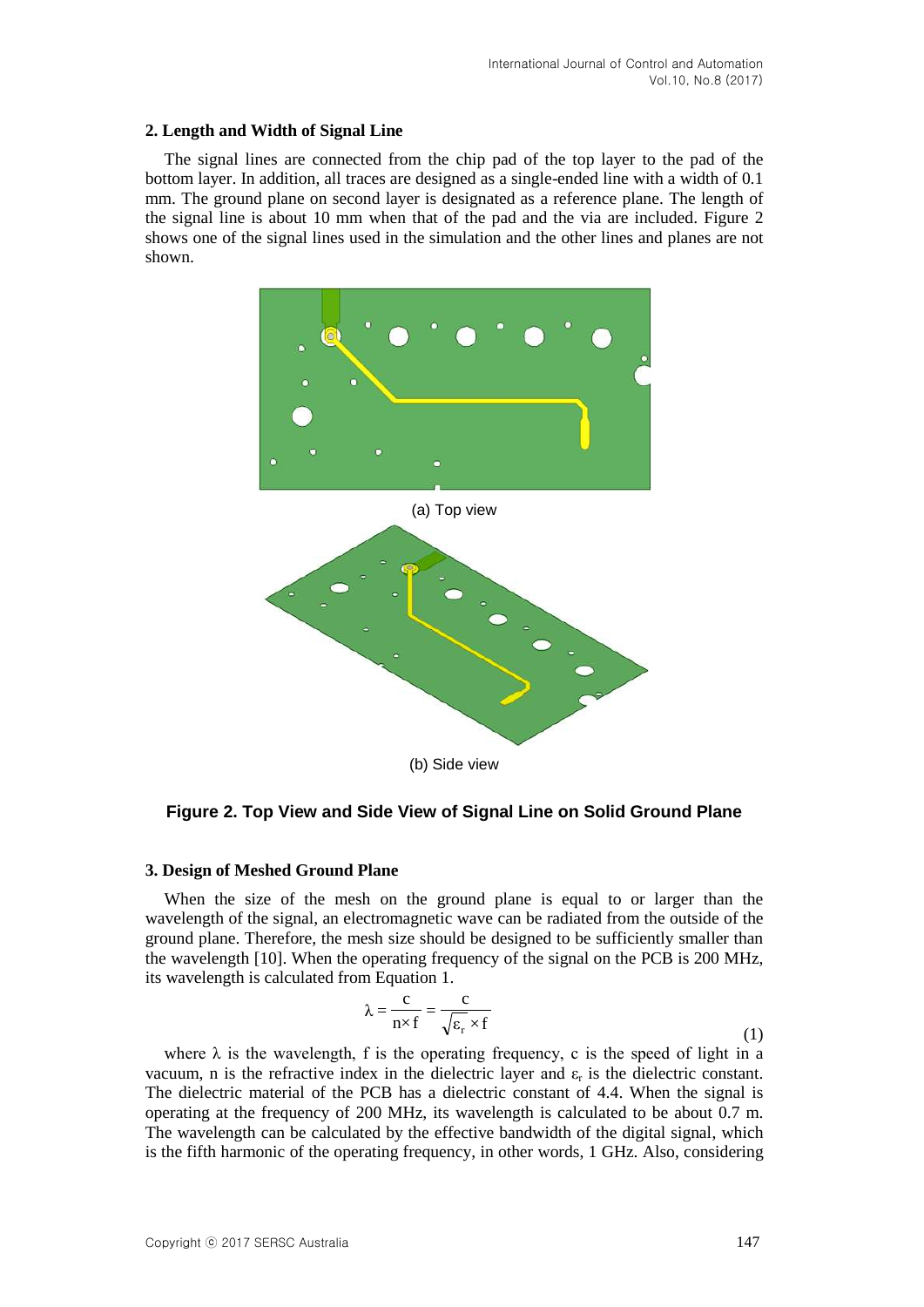the design limitation that the mesh size should be small enough, the mesh size is determined by applying the  $\lambda$ 10 criterion in this paper. Therefore, the minimum mesh size is calculated to be 0.014 m. A square mesh is designed on the ground plane of the PCB. For analyzing the effect of the signal quality on the variation of the mesh size, its length on one side is determined to be 0.15 mm, 0.4 mm and 0.8 mm, respectively. Figure 3 shows the types of the meshed ground plane in this work. The location of the mesh is applied only to the closest ground plane where the signal line passes in.



(c) Meshed Plane with a Square Size of 0.4 mm (d) Meshed Plane with a Square Size of 0.8 mm

**Figure 3. Type of Meshed Ground Plane with Each Mesh Size**

# **3. Analysis and Result**

Calculations for S-parameter, time domain reflectometry (TDR), characteristic impedance and power-ground impedance are performed for the meshed ground planes as shown in Figure 3. Several simulators such as HFSS, Q3D and Designer are used for the calculations of signal integrity and power integrity. S-parameter analysis, Z-parameter calculation and TDR simulation are carried out using HFSS. In addition, characteristic impedance calculation and eye-diagram analysis are performed using Q3D and Designer, respectively. The frequency range for all analysis is determined based on the fifth harmonic of the operating frequency and then is set up to 1 GHz.

# **1. Analysis of Signal Integrity**

S-parameters such as insertion loss and return loss are calculated to investigate the signal transmission characteristics of the signal line on the meshed ground plane. Figure 4 shows the calculation result of the return loss. The highest loss is observed in the solid plane. The meshed plane with a square size of 0.15 mm shows almost the same graph with the solid plane in the all frequency range. But it has slightly lower loss than the solid plane. On the other hand, the meshed planes with a square size of 0.4 mm and 0.8 mm show a significant difference in the reflection loss. These results verify that the mesh structure can improve the reflection loss by about 10 dB at 1 GHz.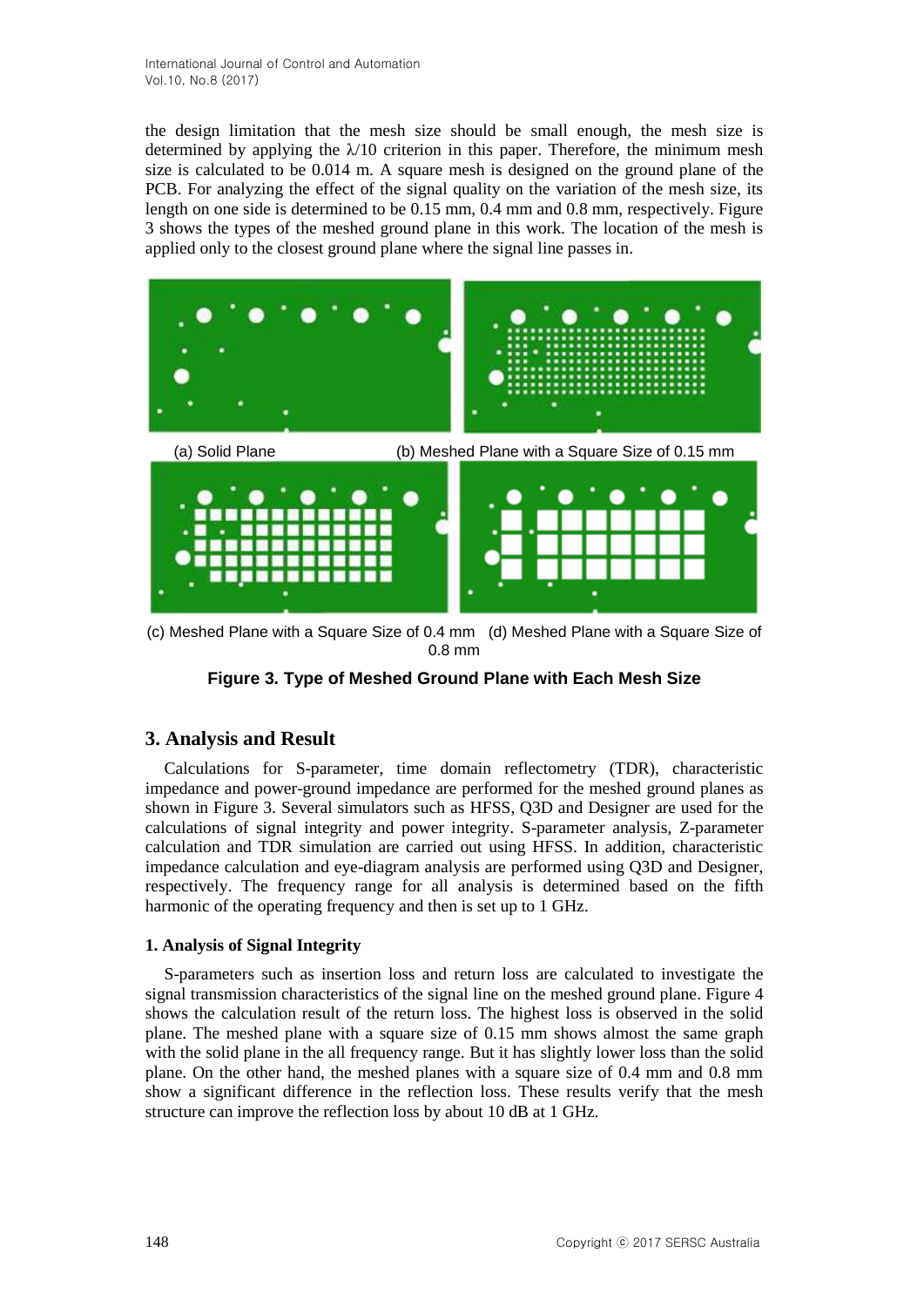

**Figure 4. Reflection Loss of Solid and Meshed Planes**

The insertion loss for the signal line is shown in Figure 5. It is known that the signal is transmitted and received without almost loss as the insertion loss is closer to 0 dB. As shown in Figure 5, the meshed plane with a square size of 0.8 mm shows the best performance in the insertion loss. It also shows the three times lower loss result at 1 GHz compared to the solid plane. All meshed planes shows better loss performance than the solid plane in the all frequency range. From these results, it is demonstrated that the insertion loss is further improved as the mesh size on the ground plane increases.



**Figure 5. Insertion Loss of Solid and Meshed Planes**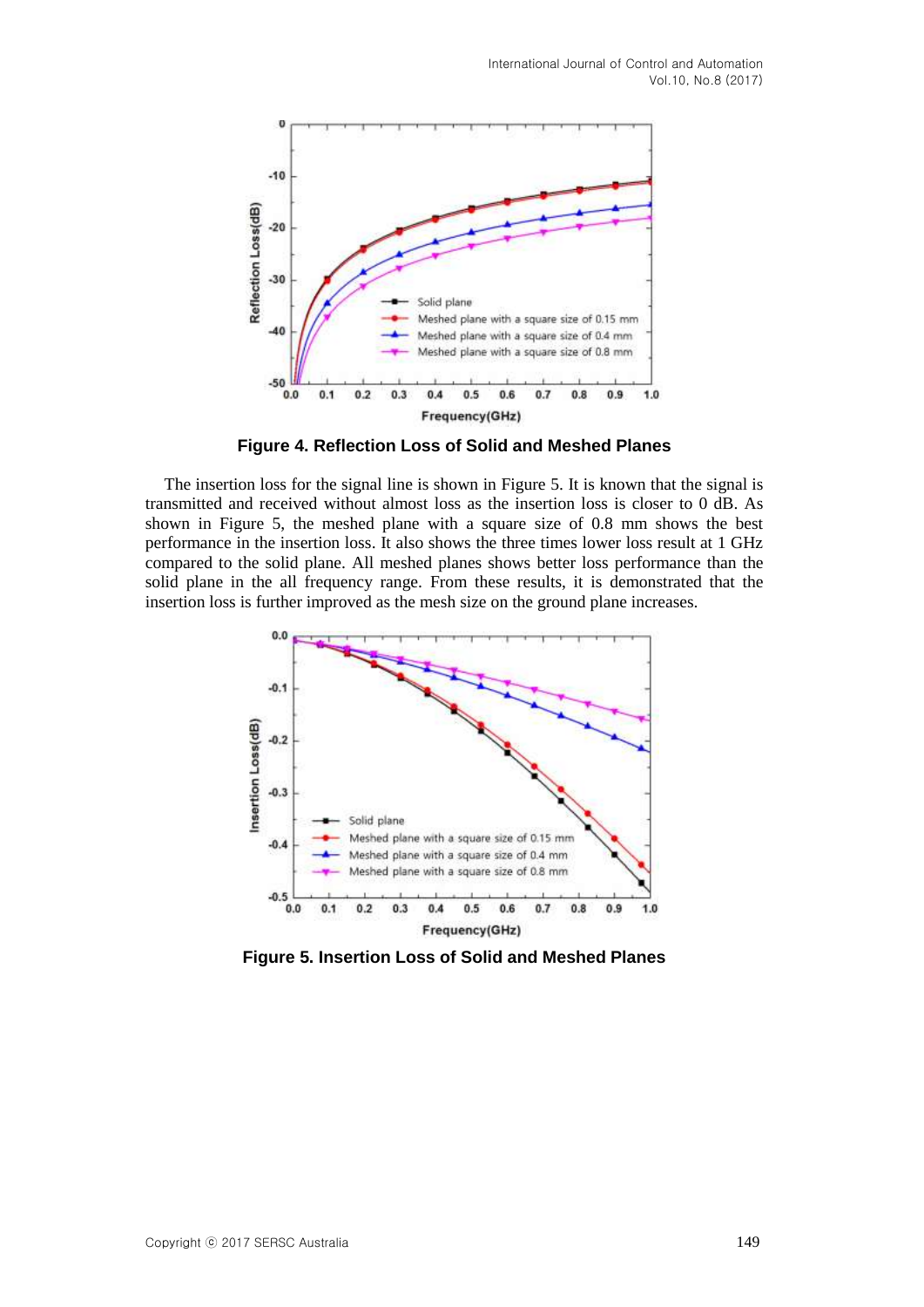

**Figure 6. Time Domain Reflectometry of Solid and Meshed Planes**

TDR analysis is performed to analyze the characteristic impedance  $(Z_0)$  in the time domain. Figure 6 shows the calculation results for TDR simulation. The rise time of the signal line is set to 50 ps. The first and second valleys in the TDR graph correspond to the positions of the chip pad and package terminal, respectively. The graphs between both valleys indicate  $Z_0$  of the trace on the solid and meshed planes. The characteristic impedance of the meshed plane with a square size of 0.15 mm has approximately 30  $\Omega$ and shows slightly higher impedance than that of the solid plane. In case of the mesh size of 0.4 mm and 0.8 mm, their characteristic impedances are closer to the impedance match. Therefore, their reflection loss and insertion loss are improved by adjusting their characteristic impedances using the mesh structure on the ground plane. It is verified that the signal transmission characteristics can be improved by applying the mesh structure even if the signal line with a low  $Z_0$  is used.

| <b>Plane type</b>                 | Capacitance<br>(pF) | <b>Inductance</b><br>(nH) | $\mathbf{Z}_0$<br>$(\Omega)$ |
|-----------------------------------|---------------------|---------------------------|------------------------------|
| Solid plane without mesh          | 2.25                | 2.24                      | 31.55                        |
| Plane with a mesh size of 0.15 mm | 2.23                | 2.38                      | 32.66                        |
| Plane with a mesh size of 0.4 mm  | 1.77                | 3.75                      | 46.02                        |
| Plane with a mesh size of 0.8 mm  | 1.51                | 4.70                      | 55.79                        |

| Table 2. Capacitance, Inductance and $Z_0$ of Solid and Meshed Planes |  |  |  |
|-----------------------------------------------------------------------|--|--|--|
|-----------------------------------------------------------------------|--|--|--|

$$
Z_0 = \sqrt{\frac{L}{C}}
$$
 (2)

Characteristic impedance analysis is carried out to analyze the reason why the characteristic impedance of the signal line changes according to the mesh size. The capacitance and the inductance of the trace are calculated to use Q3D simulation. Table 2 shows the results of the capacitance and the inductance of the trace as the mesh size changes. The characteristic impedance is calculated from Equation 2. It is known that the capacitance is proportional to the area of the conductor and the inductance is proportional to the return current path on the ground plane. As the mesh size increases, the effective area of the ground plane decreases and then the capacitance also decreases as shown in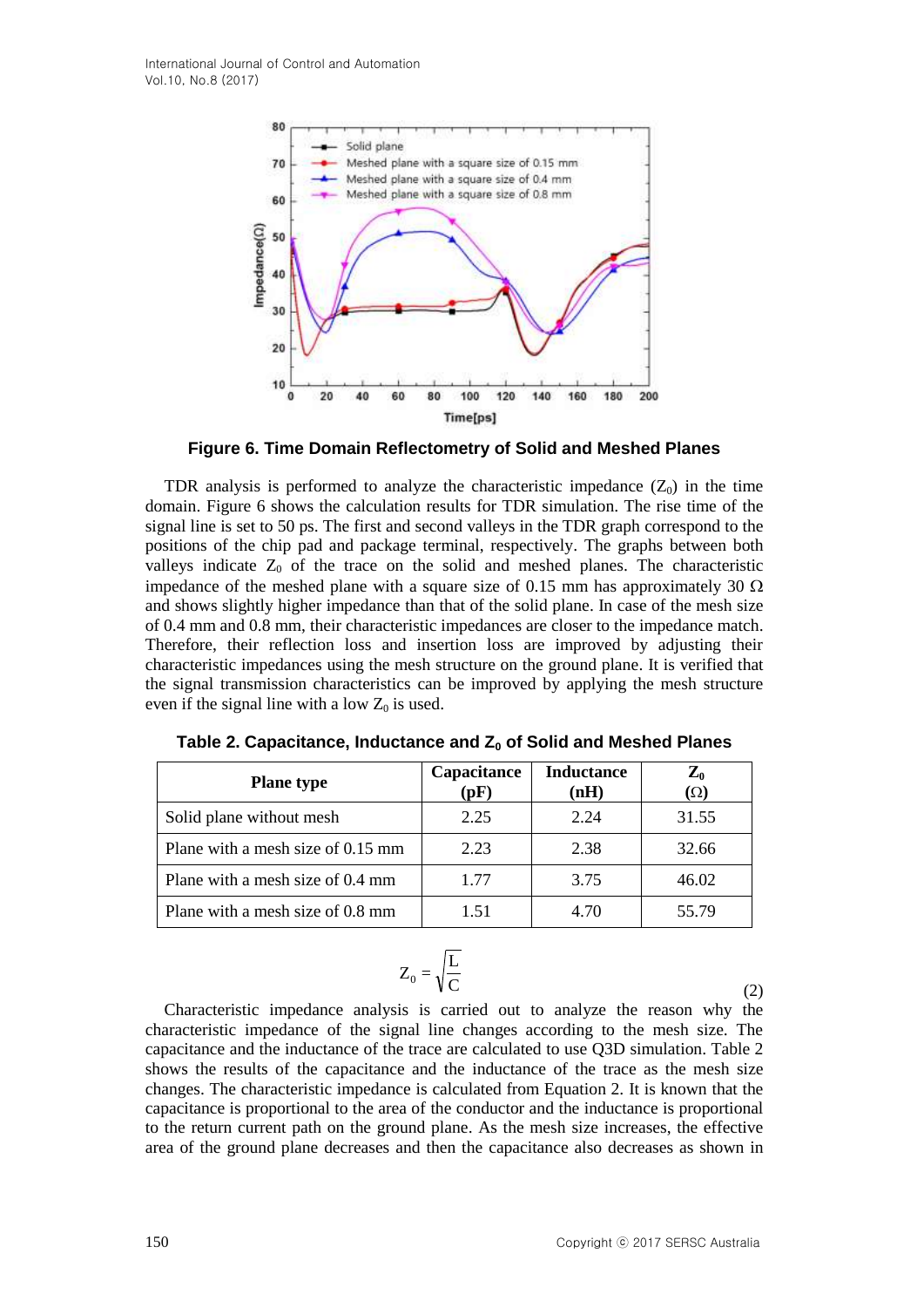Table 2. The return current path becomes longer as the mesh size increase. Therefore, the inductance also increases as shown in Table 2.

An eye-diagram simulation is performed to investigate the quality of the signal passing through the trace on the solid and meshed ground plane. The rising time and the falling time of the input signal are set to 0.5 ns and the unit interval is set to 1.2 ns. Figure 7 shows the eye-diagram of the signal line. The eye-diagram is almost the same in both cases of the solid plane and plane with a mesh size of 0.15 mm. However, overshoot and undershoot in the eye-diagram occur at the ground plane with a mesh size of 0.4 mm and 0.8 mm. From a result of the eye-diagram of the signal line, it is confirmed that the eyediagram is hardly affected in this work even if the mesh size changes. Unlike Sparameters and TDR analysis, there is no significant difference in eye-diagram analysis. The reason is that the signal line's length is a relatively short of about 10 mm and the mesh size is sufficiently small size based on the operating frequency and the wavelength.



**Figure 7. Eye-diagram of Solid and Meshed Planes**

## **2. Analysis of Power Integrity**

Since the mesh structure is applied to the design of the ground plane, the power-ground impedance changes and then power integrity simulation is performed to analyze this effect.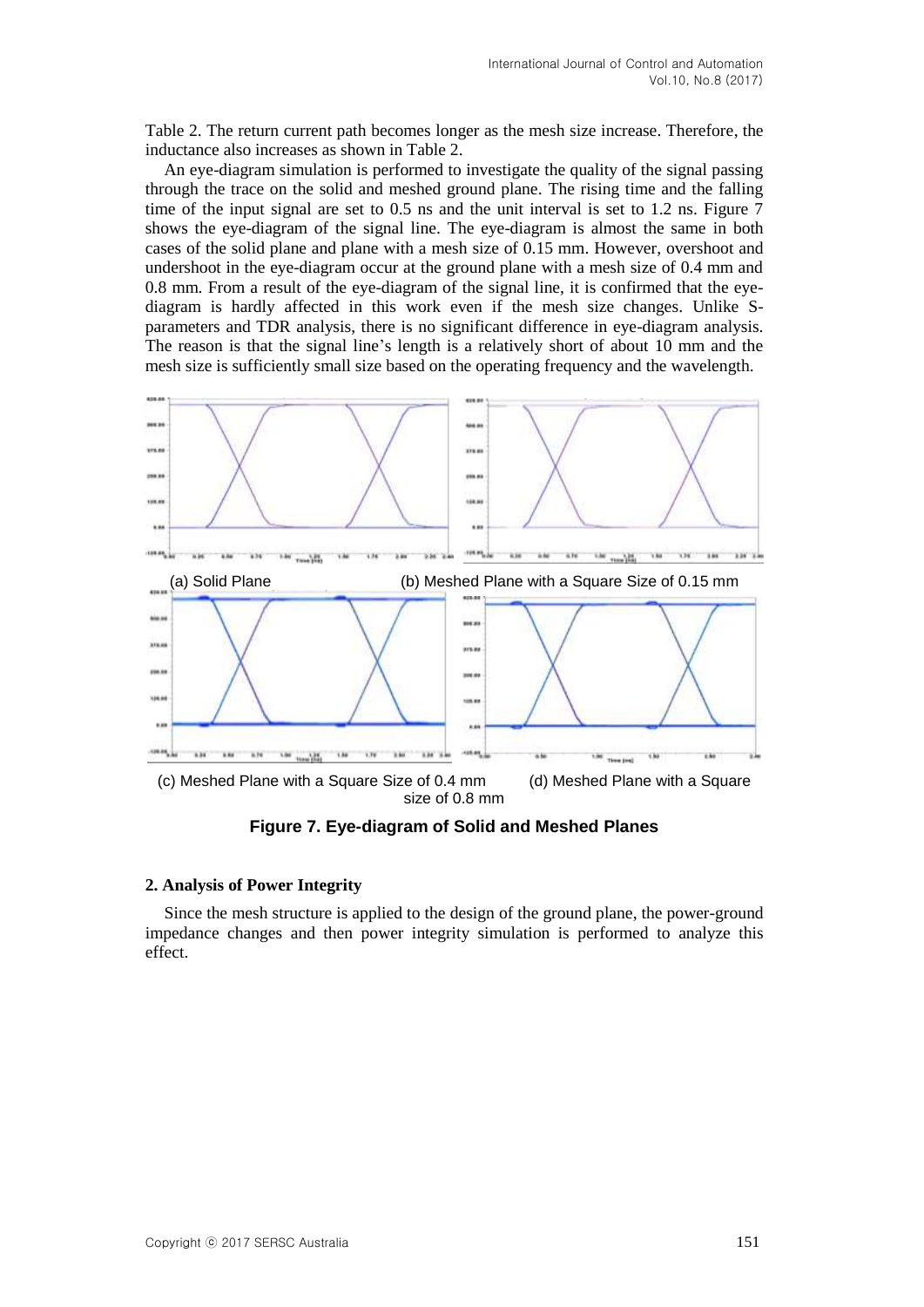

**Figure 8. Power-Ground Impedance of Solid and Meshed Planes**

The impedance calculation results between the power and ground planes are shown in Figure 8. As the mesh size increases, the power-ground impedance increases slightly. But, the power-ground impedance has almost the same value despite the large difference in effective area of the ground plane as shown in Figure 3. Therefore, the mesh structure and size in this paper does not substantially affect the power-ground impedance. The change of capacitance between the power and ground plane is analyzed using Q3D simulation as the mesh size increase. Table 3 shows the power-ground capacitance for each mesh size on the ground plane. As the mesh size increases, the area of the ground plane decreases and then the power-ground capacitance decreases in Table 3. However, even though the effective area of the ground plane is significantly reduced by the mesh structure, the variation of the power-ground capacitance is less than 8.5%. But, the mesh pattern can reduce the self-capacitance of the ground and the mutual capacitance between the signal line and the ground plane. Thus it increases the characteristic impedance of the signal line.

| <b>Plane</b> type                 | Capacitance $(pF)$ |  |
|-----------------------------------|--------------------|--|
| Solid plane without mesh          | 105.46             |  |
| Plane with a mesh size of 0.15 mm | 103.92             |  |
| Plane with a mesh size of 0.4 mm  | 97.66              |  |
| Plane with a mesh size of 0.8 mm  | 96.46              |  |

**Table 3. Power-Ground Capacitance of Each Mesh Size**

# **4. Conclusion**

In this work, we analyze the effect of signal integrity and power integrity on mesh size in the ground plane of PCB. Mesh pattern is designed to be small enough considering the wavelength and the operating frequency of the signal. The reflection loss and the insertion loss are improved by adjusting the mesh size on the ground plane and then matching the trace's characteristic impedance to 50  $\Omega$ . Compared to the solid plane, the mesh pattern with a size of 0.8 mm improves the reflection loss by about 10 dB at 1 GHz and its insertion loss has the three times lower loss result at 1 GHz. However, the eye-diagram and the power-ground impedance are hardly affected in this work even if the mesh size changes. The PCBs with a low characteristic impedance of less than 50  $\Omega$  are expected to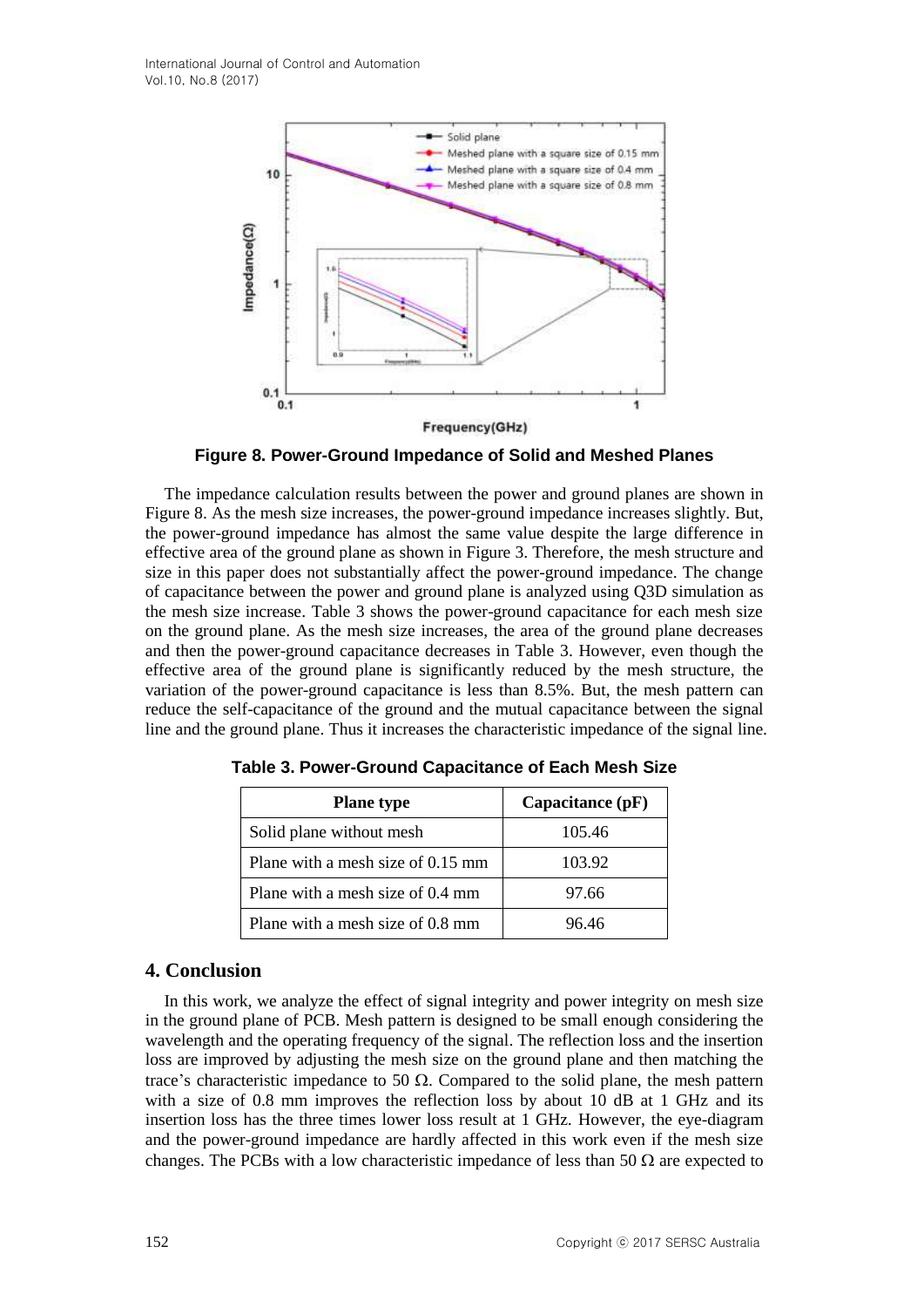be closer to the impedance match using the mesh structure on the ground plane and then improve their signal quality and maintain the power integrity.

## **Acknowledgement**

This work was supported by the research grant of the Kongju National University in 2013.

### **References**

- [1] M. Kim, "Signal Transmission Analysis of Burn-In Socket for Fine-Pitch Ball Grid Array Package", International Journal of Control and Automation, vol. 7, **(2016)**, pp. 447-484.
- [2] M. Kim, "Electrical Characterization on Signal Transmission of SATA Cable Assembly", International Journal of Control and Automation, vol. 8, **(2014)**, pp. 173-1804.
- [3] C.-P. Chien, A. F. Burnett, J. M. Cech and M. H. Tanielian, "The Signal Transmission Characteristics of Embedded Microstrip Transmission Lines Over a Meshed Ground Plane in Copper/Polyimide Multichip Module", vol. 17, **(1994)**, pp. 578-583.
- [4] B. Cabon, N. Corrao and J. Chilo, "Electromagnetic Characterisation and Modeling of Stripline Structures with Slotted and Meshed Ground Planes", European Microwave Conference, **(1991)**, pp. 1562-1567.
- [5] M. Drissi, M. Elkandoussi and G. Kergonou, "A Full-Wave Characterization of PCB Having Various Ground Plane Shapes", IEEE International Symposium on, **(2001),** pp. 1213-1216.
- [6] K. Leong, A. C. Guyette, B. Elamaran, W. A. Shiroma and T. Itoh, "Coupling Suppression in Microstrip Lines Using a Bi-Periodically Perforated Ground Plane", IEEE microwave and wireless component letter, vol. 12, **(2002)**, pp. 169-171.
- [7] E. Marzolf and M. Drissi, "Analysis of Transmission Lines over Slotted Ground Planes and Method of Compensating Resonance Effects", Electronic System integration Technology Conference, **(2006)**, pp. 62-66.
- [8] U. Choi, Y.-J. Kim and Y.-S. Kim, "Crosstalk Reduction in Printed Circuit Boards Using Irregularly-Spaced Vias in a Guard Trace Over a Slotted Ground Plane", IEEE Circuit Theory and Design, **(2009)**, pp. 794-797.
- [9] S. Kwak, Y. Jo, J. Jo and S. Kim, "Power Integrity and Shielding Effectiveness Modeling of Grid Structured Interconnects on PCBs", The Institute of Electronics Engineers of Korea, vol. 12, **(2012)**, pp. 320-330.
- [10] R. Ulrich, "Far-infrared Properties of Metallic Mesh and Its Complementary Structure", Infrared Physics, vol. 7, **(1967)**, pp. 37-55.

#### **Authors**



**Yun-Chan Nam**, he received the B.S and M.S. degrees in electronic engineering from Kongju National University, Cheonan, Republic of Korea, in 2015 and 2017. His current research interests include the signal integrity and the power integrity in the high-speed data transmission system.



**Moonjung Kim**, he received the B.S. degrees in electronic engineering from Kyungpook National University, Daegu, Republic of Korea, in 1997 and the M.S. and Ph.D. degree in electrical and electronics engineering from Korea Advanced Institute of Science and Technology, Daejeon, in 2003. Since September 2006, he has been with the Division of Electrical Electronics and Control Engineering, Kongju National University, Chungnam, Korea, as a faculty member. His current research interests include the signal/power integrity and signal transmission analysis in the highspeed package/board/system.